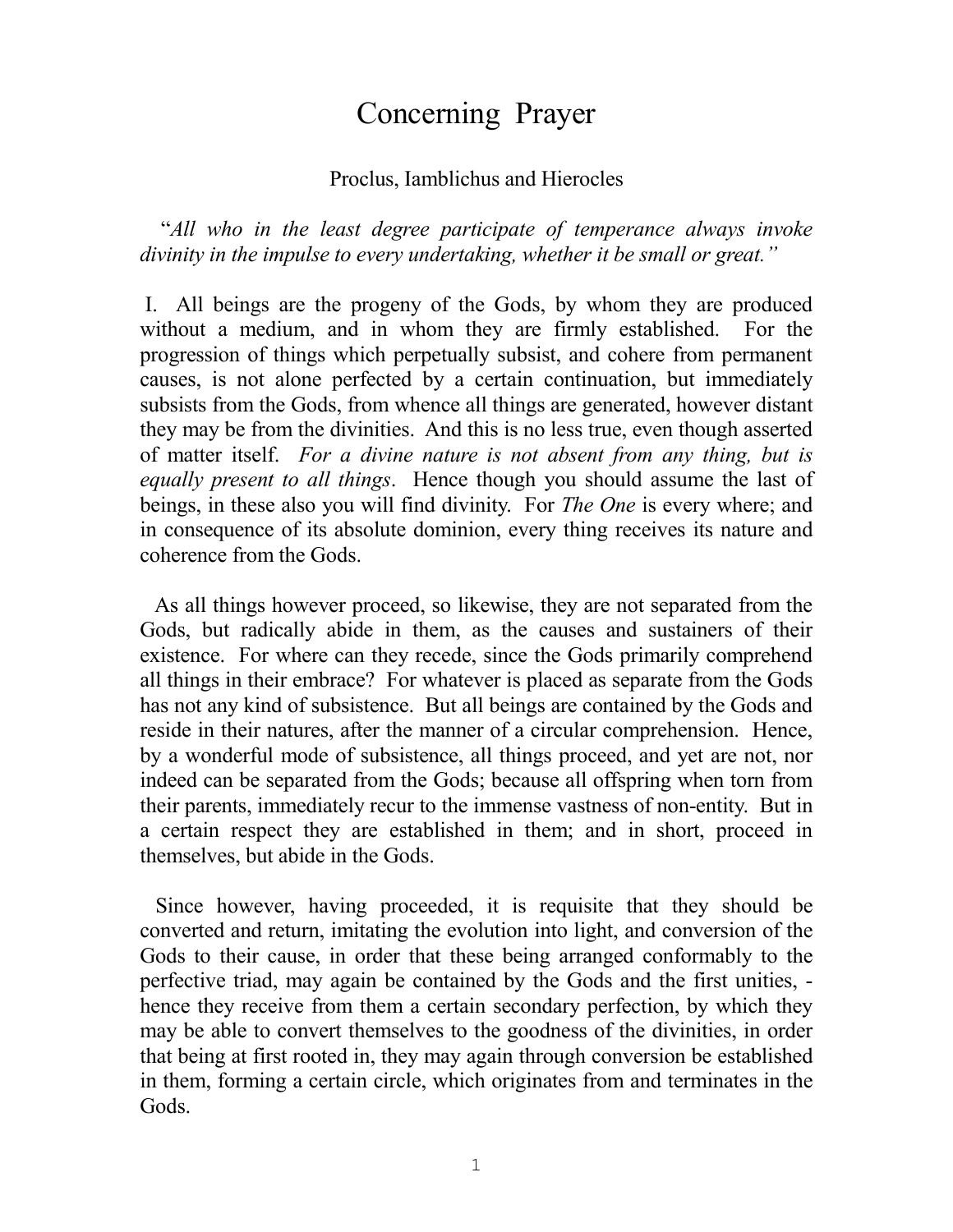All things therefore, both abide in, and convert themselves to the Gods, receiving this power from the divinities, together with twofold impressions according to essence; the one, that they may abide there, but the other that, having proceeded, they may convert themselves [to their causes]. And these things we may survey not only in souls, but also in inanimate natures. For what else ingenerates in these a sympathy with other powers, but the symbols which they are allotted by nature, some of which are allied to *this,* but others to *that* series of Gods? For nature being supernally suspended from the Gods, and distributed from their orders, inserts also in bodies impressions of their alliance to the divinities. In some indeed, inserting solar, but in others lunar impressions, and in others again, the symbol of some other God. And these indeed, convert themselves to the Gods; some, as to the Gods simply, but others as to particular Gods; nature thus perfecting her progeny according to different peculiarities of the divinities.

 The Demiurgus of the universe therefore, by a much greater priority, impressed these symbols in souls, by which they might be able to abide in themselves, and again convert themselves to the sources of their being. And through the symbol of unity indeed he conferred on them stability; but through intellect, he imparted to them the power of conversion.

 But to this conversion prayer is of the greatest utility. For it attracts to itself the beneficence of the Gods, through those ineffable symbols which the father of souls has disseminated in them.<sup>1</sup> It likewise unites those who pray with those to whom prayer is addressed; conjoins the intellect of the Gods with the words of those who pray; excites the will of those who perfectly comprehend good to the abundant communication of it; is the fabricator of divine persuasion; and establishes in the Gods all that we possess.

 To a perfect and true prayer however, there is required in the first place, a knowledge of all the divine orders to which he who prays approaches. For no one will accede to the Gods in a proper manner, unless he has a knowledge of their peculiarities. Hence also the oracle admonishes, *that a fire-heated conception has the first order in sacred worship. 2*

 But in the second place, there is required a conformation of our life with that which is divine; and this accompanied with all purity, chastity, discipline, and order, through which our concerns being introduced to the Gods, we shall attract their beneficence, and our souls will become subject to them.

<sup>&</sup>lt;sup>1</sup> Chald. Oracl. 95

<sup>2</sup> Chald. Oracl. 139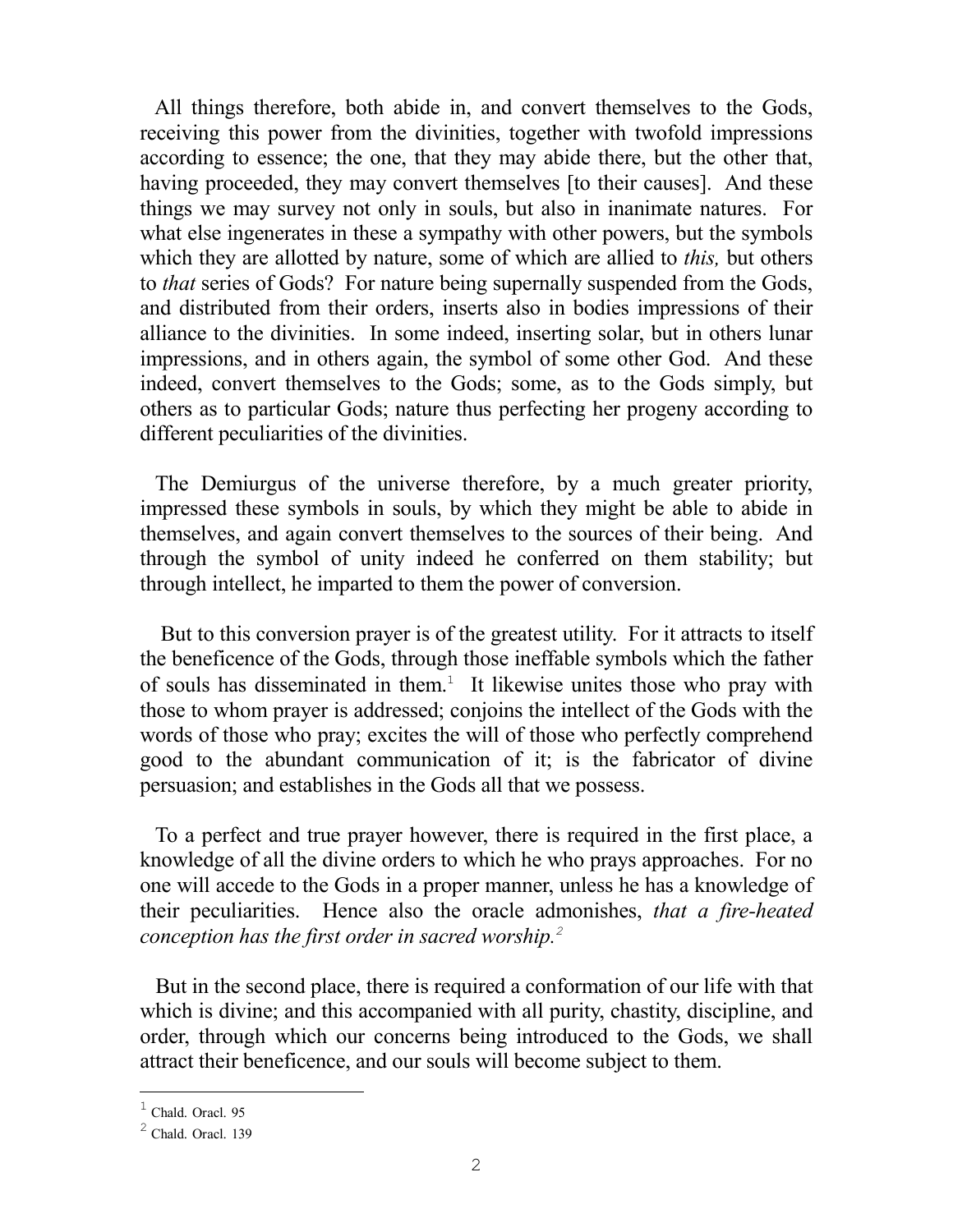In the third place, contact is necessary, according to which we touch the divine essence with the summit of our soul, and verge to a union with it. But there is yet farther required, an approximating adhesion: for thus the oracle calls it, when he says, *the mortal approximating to fire will possess a light*  from the Gods.<sup>3</sup> For this imparts to us a greater communion with, and a more manifest participation of the light of the Gods.

 In the last place, union succeeds establishing *the one* of the soul in *The One* of the Gods, and causing our energy to become one with divine energy; according to which we are no longer ourselves, but are absorbed as it were in the Gods, abiding in divine light, and circularly comprehended by it. And this is the best end of true prayer, in order that the conversion of the soul may be conjoined with its permanency, and that every thing which proceeds from *The One* of the Gods, may again be established in *The One,* and *the light which is in us may be comprehended in the light of the Gods.*

 Prayer therefore, is no small part of the whole ascent of souls. Nor is he who possesses virtue superior to the want of the good which proceeds from prayer; but on the contrary the ascent of the soul is effected through it, and together with this, piety to the Gods, which is the summit of virtue. Nor in short, ought any other to pray than he who is transcendently good, as the Athenian guest [in Plato] says. For to such a one, converse with the Gods becomes most efficacious to the attainment of a happy life. But the contrary is naturally adapted to befall the vicious. $4$  For it is not lawful for the pure to be touched by the impure.<sup>5</sup>

 Hence, it is necessary that he who generously enters on the exercise of prayer, should render the Gods propitious to him, and should excite in himself conceptions full of intellectual light. For the favor and benignity of more exalted beings, is the most effectual incentive to their communication with our natures. And it is requisite to continue without intermission in the worship of divinity. For [according to the oracle] the rapid $6$  Gods perfect the mortal constantly employed in prayer.<sup>7</sup>

 It is also necessary to observe a stable order in the performance of divine works; to exert those virtues which purify and elevate the soul from

<sup>&</sup>lt;sup>3</sup> § Chald. Oracl. 121, 126

<sup>4</sup> cf. *Laws* IV, 716d.

<sup>5</sup> cf. *Phædo* 67b.

<sup>6</sup> *i.e*. The intelligible Gods.

<sup>7</sup> Chald. Oracl. fr. 140.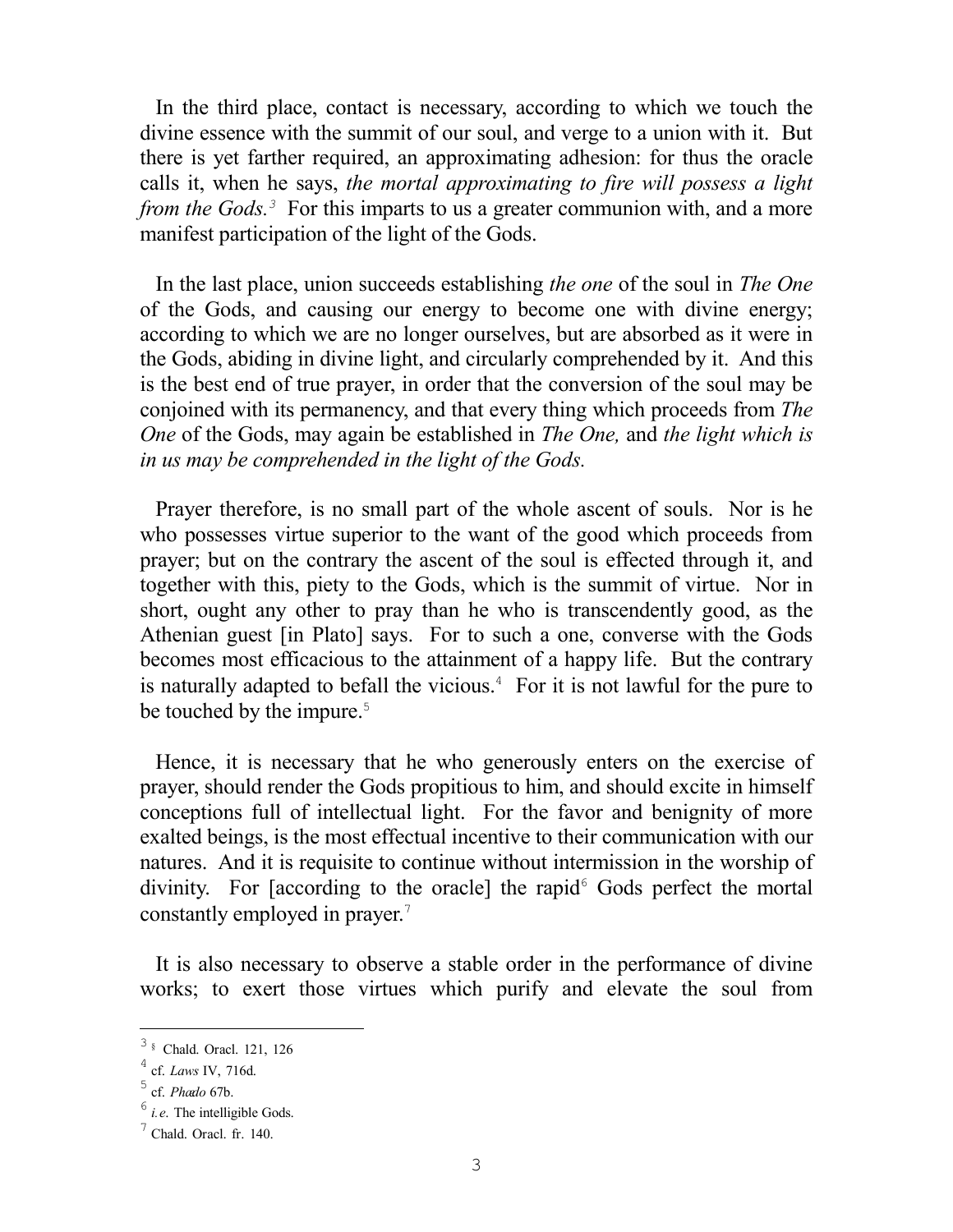generation, together with faith, truth, and love;<sup>8</sup> to preserve this triad and hope of good, this immutable reception of divine light, and segregation from every other pursuit, that thus becoming *alone,* we may associate with *solitary deity,* and not endeavour to conjoin ourselves with multitude to *The One.* For he who attempts this, effects the very contrary, and separates himself from the Gods. For as it is not lawful in conjunction with non-entity to associate with being; so neither is it possible with multitude to be conjoined with *The One.*

 Such therefore are the particulars which ought first to be known concerning prayer; *viz.* that the essence of it congregates and binds souls to the Gods, or rather, that it unites all secondary to primary natures. For as the great Theodorus says, *all things pray except the FIRST.*

 The perfection however of prayer, beginning from more common goods, ends in divine union, and gradually accustoms the soul to divine light. But its efficacious energy both replenishes us with good, and causes our concerns to be common with those of the Gods.

 With respect to the causes of prayer too, we may infer, that so far as they are *effective,* they are the efficacious powers of the Gods, converting and calling upwards the soul to the Gods themselves. But that so far as they are *final* or perfective, they are the immaculate goods of the soul, which they derive as the fruits of being established in the Gods. That so far also as they are *paradigmatical,* they are the primordial causes of beings, which proceed from *The Good,* and are united to it, according to one ineffable union. But that so far as they are *formal,* they assimilate souls to the Gods, and give perfection to the whole of their life. And that so far as they are *material,* they are the impressions or symbols inserted by the Demiurgus in the essences of souls, in order that they may be excited to a reminiscence of the Gods who produced them, and whatever else exists.

 Moreover, we may likewise define the modes of prayer which are various, according to the genera and species of the Gods. For prayer is either demiurgic, or cathartic, or vivific. And the *demiurgic* is such as that which is offered for the sake of showers and winds. For the *demiurgi* are the causes of the generation of these. And the prayers of the Athenians for winds procuring serenity of weather are addressed to these Gods. But the *cathartic* prayer is that which is offered for the purpose of averting diseases originating from pestilence, and other contagious distempers; such as we have written in our temples. And the *vivific* prayer is that with which we worship the Gods, who are the causes of vivification, on account of the origin and maturity of fruits.

<sup>8</sup> Chald. Oracl. fr. 46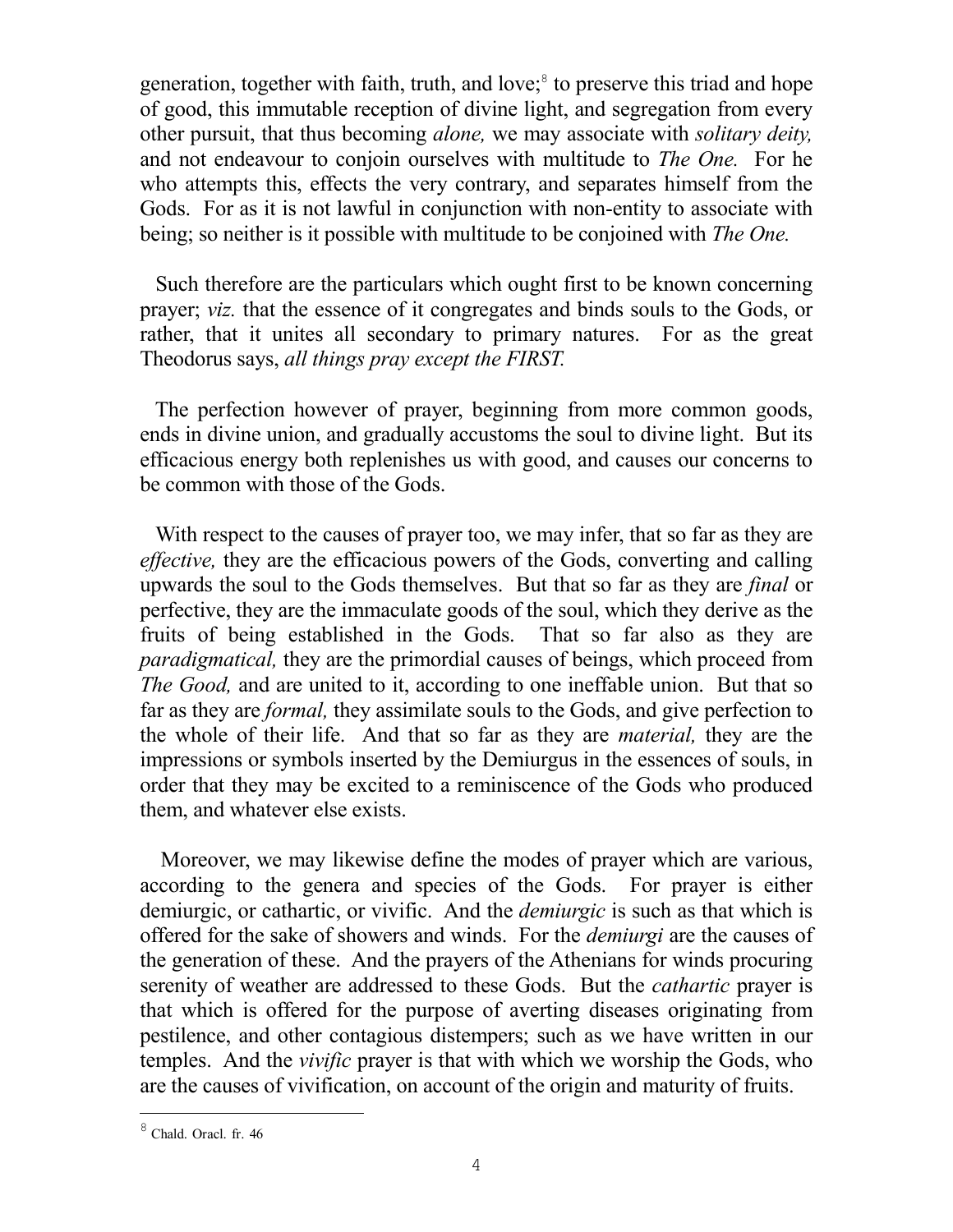Hence prayers are of a perfective nature, because they elevate us to these orders of the Gods. And he who considers such prayers in a different manner, fails in properly apprehending the nature and efficacy of prayer. But again, with reference to the things for which we pray; those prayers, which regard the salvation of the soul; obtain the first place; those which pertain to the good temperament of the body, the second; and those rank in the third place, which are offered for the sake of external concerns. And lastly, with respect to the division of the times in which we offer up prayers, it is either according to the seasons of the year, or the centres of the solar revolution; or we establish multiform prayers according to other such-like conceptions.

\* \* \*

II. Prayers are not to be directed to the Gods, as if they were passive, and could be moved by supplications: for the divine irradiation which takes place through the exercise of prayer, operates spontaneously, and is far remote from all material attraction; since it becomes apparent through divine energy and perfection; and as much excels the voluntary motion of our nature, as the divine will of *The Good* surpasses our election.

 Through this volition, the Gods, who are perfectly benevolent and merciful, pour their light without any parsimony on the supplicating priests, whose souls they call upwards to their own divine natures; impart to them a union with themselves, and accustom their souls, even while bound in body, to separate themselves from its dark embrace, and to be led back by an ineffable energy to their eternal and intelligible original.

 Indeed it is evident that the safety of the soul depends on such divine operations. For *while the soul contemplates divine visions, it acquires another*  life, employs a different energy, and may be considered, with the greatest *propriety, as no longer ranking in the order of man*. For it often lays aside its own proper life, and changes it for the most blessed energy of the Gods. But if an ascent to the Gods, through the ministry of prayer, confers on the priests purity from passion, freedom from the bonds of generation, and a union with a divine principle, how can there be any thing passive in the efficacy of prayer? For invocation does not draw down the pure and impassive Gods to us who are passive and impure; but, on the contrary, renders us who are become through generation impure and passive, immutable and pure.

 But neither do invocations conjoin, through passion, the priests with the Divinities, but afford an indissoluble communion of connection, through that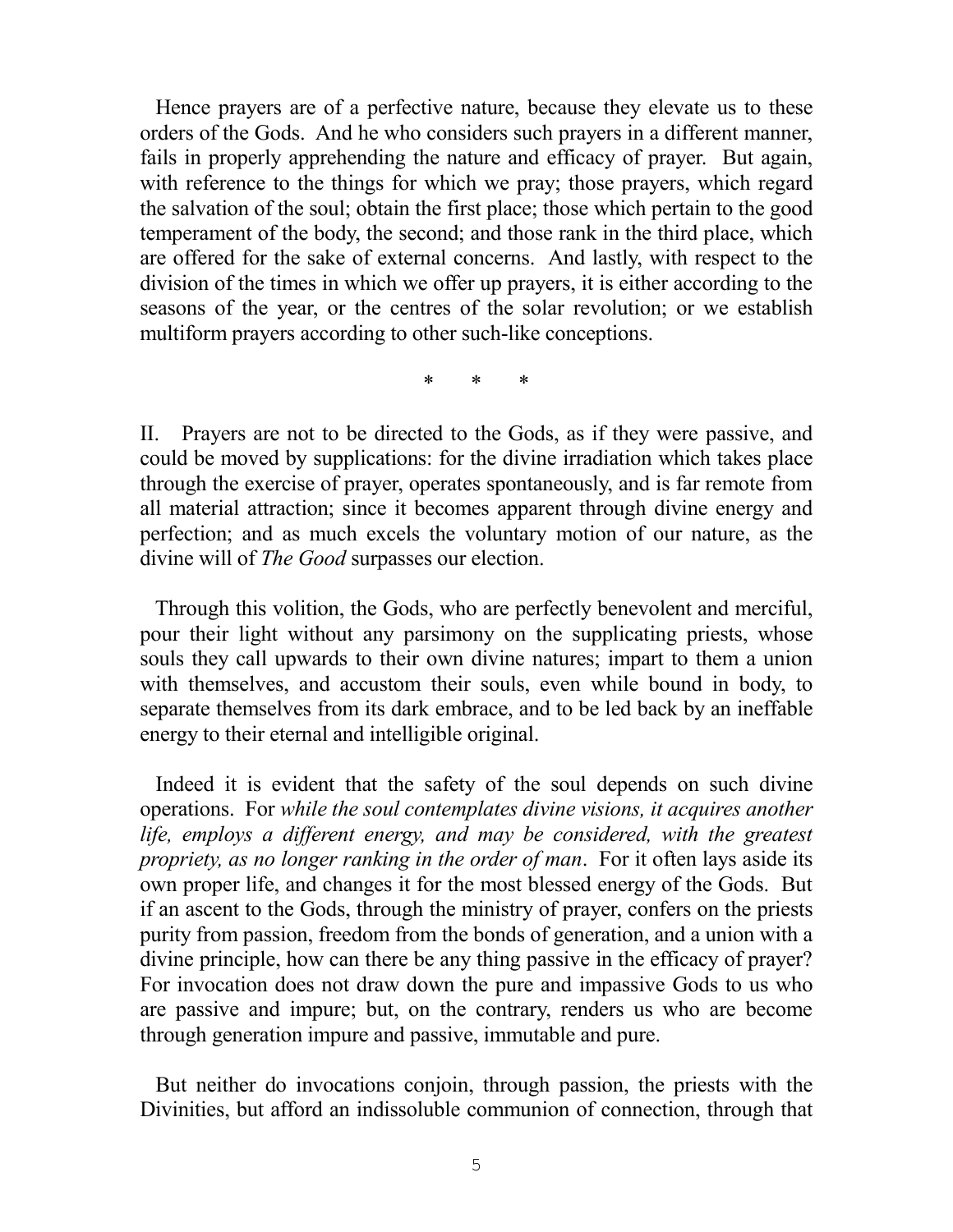friendship which binds all things in union and consent. Nor do invocations incline the intellect of the Gods towards men, as the term seems to imply; but, according to the decisions of truth, they render the will of men properly disposed to receive the participations of the Gods; leading it upwards, and connecting it with the Divinities by the sweetest and most alluring persuasion. And on this account the sacred names of the Gods, and other divine symbols, from their anagogic nature, are able to connect invocations with the Gods themselves.

 That which in our nature is divine, intellectual, and one, or (as you may be willing to call it) intelligible, is perfectly excited by prayer from its dormant state; and when excited, vehemently seeks that which is similar to itself, and becomes copulated to its own perfection.

 But if it should seem incredible that incorporeal natures can be capable of hearing sounds, and it is urged, that for this purpose the sense of hearing is requisite, that they may understand our supplications; such objectors are unacquainted with the excellency of primary causes, which consists in both knowing and comprehending in themselves at once the universality of things.

 The Gods, therefore, do not receive prayers in themselves through any corporeal powers or organs, but rather contain in themselves the effects of pious invocations; and especially of such as through sacred cultivation are consecrated and united to the Gods: for, in this case, a divine nature is evidently present with itself, and does not apprehend the conceptions of prayers as different from its own.

 Nor are supplications to be considered as foreign from the purity of intellect: but since the Gods excel us both in power, purity, and all other advantages, we shall act in the most opportune manner, by invoking them with the most vehement supplications. For a consciousness of our own nothingness, when we compare ourselves with the Gods, naturally leads us to the exercise of prayer. But through the benefits resulting from supplication we are in a short time brought back to the object of supplication; acquire its similitude from intimate converse; and gradually obtain divine perfection, instead of our own imbecility and imperfection.

 Indeed he who considers, that sacred prayers are sent to men from the Gods themselves; that they are certain symbols of the divine natures; and that they are only known to the Gods, with whom in a certain respect they possess an equal power; I say, he who considers all this, cannot any longer believe that supplications are of a sensible nature, and that they are not very justly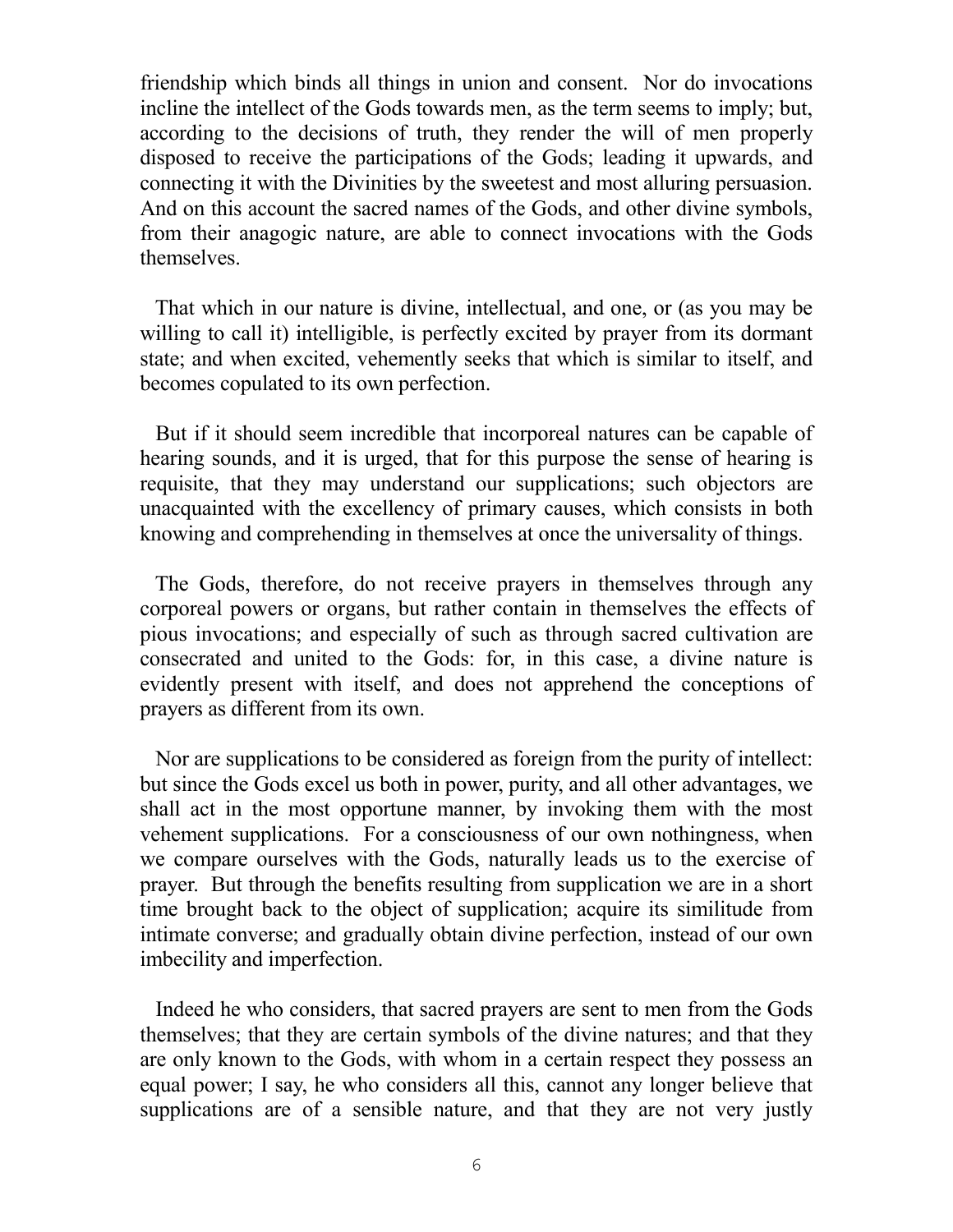esteemed intellectual and divine: and must acknowledge it to be impossible that any passion should belong to things the purity of which the most worthy manners of men cannot easily equal.

 Nor ought we to be disturbed by the objection which urges, that material things are frequently offered in supplications; and this as if the Gods possessed a sensitive and animal nature. For, indeed, if the offering consisted solely of corporeal and composite powers, and such as are only accommodated to organical purposes, the objection would have some weight: but since they participate of incorporeal forms, certain proportions, and more simple measures; in this alone the correspondence and connection of offerings with the Gods ought to be regarded. For, whenever any affinity of similitude is present, whether greater or less, it is sufficient to the connection of which we are now discoursing: since *there is nothing which approaches to a kindred alliance with the Gods, though in the smallest degree, to which the Gods are not immediately present and united.* 

 A connection, therefore, as much as is possible, subsists between prayers and the Gods: at the same time prayers do not regard the Divinities as if they were of a sensitive or animal nature; but they consider them as they are in reality, and according to the divine forms which their essences contain.

\* \* \*

.... Αλλ' ερχευ επ' εργον Θεοισιν επευξαμενος τελεσαι.

*i.e*. "Betake yourself to the work, having implored the Gods to bring it to perfection."

III. The verse briefly describes all that contributes to the acquisition of good, *viz*. the self-moved nature of the soul, and the co-operation of Divinity. For, though the election of things beautiful $\beta$  is in our power, yet, as we possess our freedom of the will from Divinity, we are perfectly indigent of his cooperating with and perfecting the things which we have chosen.

 For our endeavour appears to be similar to a hand extended to the reception of things beautiful; but that which is imparted by Divinity is the supplier and the fountain of the gift of good. And the former, indeed, is naturally adapted

<sup>&</sup>lt;sup>9</sup> By things beautiful, with Platonic writers, every thing excellent and good is included. – Taylor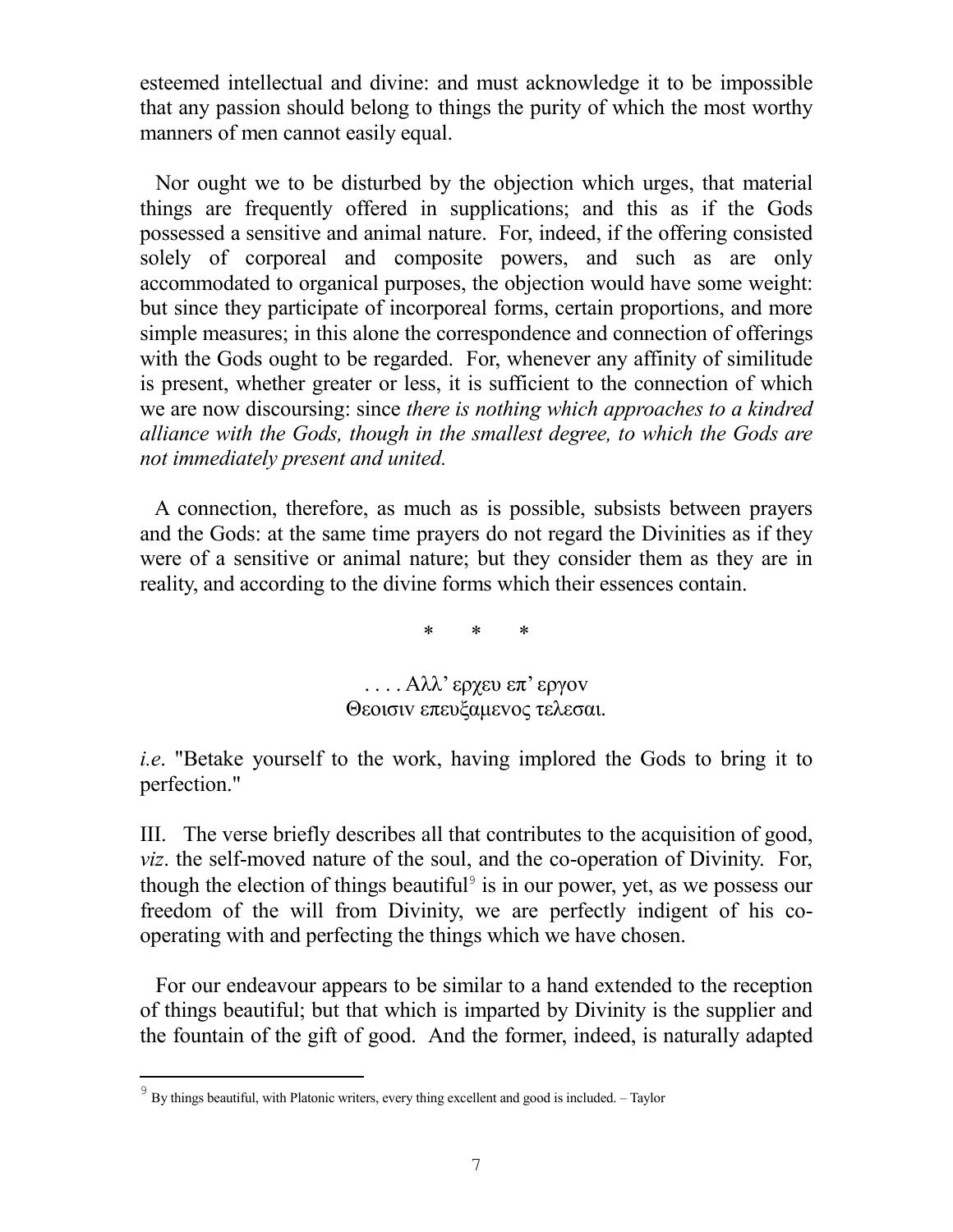to discover things beautiful; but the latter to unfold them to him by whom they are rightly explored. But prayer is the medium between two boundaries, *viz*. between investigation by us, and that which is imparted by Divinity, properly adhering to the cause which leads us into existence, and perfects us in wellbeing. For how can any one receive well-being unless Divinity imparts it? And how can Divinity, who is naturally adapted to give, give to him who does not ask, though his impulses arise from the freedom of his will?

 That we may not, therefore, pray only in words, but may also corroborate this by deeds; and that we may not confide only in our own energy, but may also beseech Divinity to co-operate with our deeds, and may conjoin prayer to action, as form to matter; and, in short, that we may pray for what we do, and do that for which we pray, the verse conjoining these two, says, "Betake yourself to the work, having implored the Gods to bring it to perfection."

 For neither is it proper alone to engage with alacrity in beautiful actions, as if it were in our power to perform them with rectitude, without the cooperation of Divinity; nor yet should we be satisfied with the words of mere prayer while we contribute nothing to the acquisition of the things which we request. For thus we shall either pursue atheistical virtue (if I may be allowed so to speak) or unenergetic prayer; of which the former, being deprived of Divinity, takes away the essence of virtue; and the latter, being sluggish, dissolves the efficacy of prayer. For how can any thing be beautiful which is not performed according to the divine rule? And how is it possible that what is done according to this should not entirely require the co-operation of Divinity to its subsistence? For virtue is the image of Divinity in the rational soul; but every image requires its paradigm, in order to its generation, nor is that which it possesses sufficient, unless it looks to that from the similitude to which it possesses the beautiful.

 It is proper, therefore, that those should pray who hasten to energetic virtue, and having prayed, that they should endeavour to possess it. It is likewise requisite that they should do this, looking to that which is divine and splendid, and should extend themselves to philosophy, adhering at the same time in a becoming manner to the first cause of good. For that tetractys, $10$  the fountain of perennial nature, is not only the eternal cause of being to all things, but likewise of well-being, expanding proper good through the whole world, like undecaying and intellectual light.

<sup>10</sup> This *tetractys* which is the same as the *Phanes* of Orpheus, and the αυτoζωov, or *animal itself*, of Plato, first subsists at the extremity of the intelligible order, and is thence participated by Jupiter, the fabricator of the universe. See the Introduction to the *Timæus*. - Taylor.